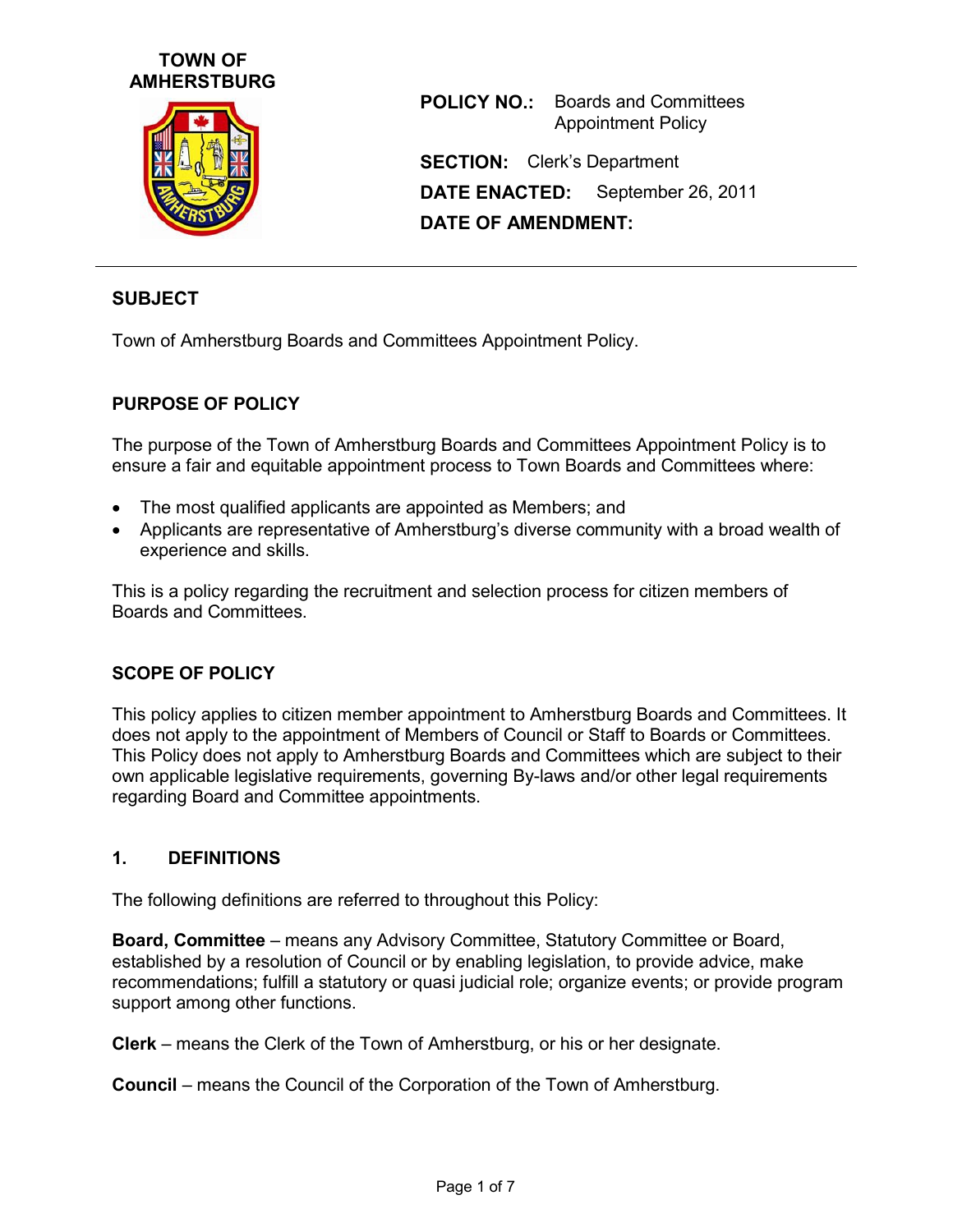**Eligibility** – means the qualifications established by Council that an applicant must possess in order to serve on Boards and Committees.

**Member** – means a person appointed by Council to serve on a Board or Committee.

**Orientation Session** – means a training session for new Members of Boards and Committees.

**Short Listed Applicants** – means a list determined by the Clerk of the most qualified applicants for appointment to a particular **Board** or **Committee**. Persons appearing on this list can be appointed or considered as alternates if a vacancy arises.

**Term of Council** – means the period of time for which **Council** is elected to serve, as governed by applicable legislation.

**Terms of Reference - a document outlining the mandate and board or committee operational** details including such things as composition, activities, term, quorum, meeting schedule, staff roles and the like**.** Terms of Reference must be approved by Council, including any amendments.

### **2. ELIGIBILITY & GENERAL QUALIFICATIONS OF MEMBERS**

- 2.1. Unless expressed otherwise in the Terms of Reference of a particular Board or Committee, all citizen members must be:
	- 18 or more years of age, unless otherwise specified in the Terms of Reference for the applicable Board or Committee, or where youth representation is required.
	- Resident or ratepayer of Town of Amherstburg unless it is deemed by Council that there is need to acquire specialized knowledge, experience or representation, or a need to maintain continuity within a Board or Committee and requires reappointment of a Member who is no longer a resident or ratepayer of the Town of Amherstburg.
- 2.2 To remain on the Board or Committee, citizen members are required to maintain the status of either resident, ratepayer of the Town of Amherstburg or business representative status as defined herein, as the case may be throughout their term of office.
- 2.3. Members are responsible for advising the Clerk of any change with respect to their Eligibility to serve on Boards and Committees. The Clerk in consultation with the appropriate Staff will then decide if the Member is still eligible to serve on the Boards and Committees based on other qualifying criteria.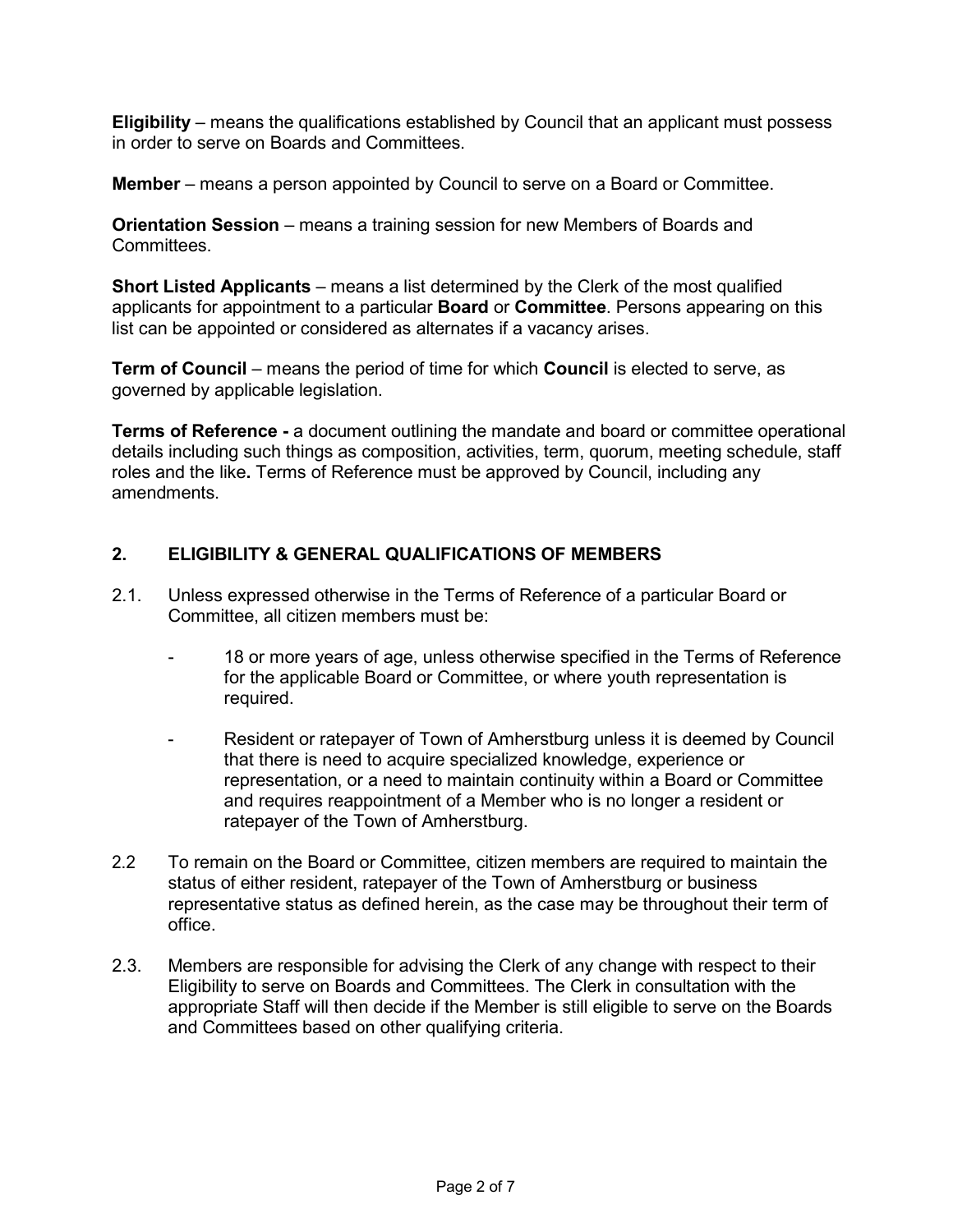# **3. TERM & LENGTH OF SERVICE ON A BOARD OR COMMITTEE**

- 3.1. Members will be appointed for a period of time set out in the Terms of Reference for the applicable Board or Committee, which will not exceed the Term of Council.
- 3.2. Notwithstanding Section 3.1, Members may be appointed beyond the Term of Council where required by legislation.
- 3.3. Notwithstanding Section 3.1, Members will continue to be appointed and serve beyond the Term of Council until the appointment of successors or the dissolution of the Board or Committee by the succeeding Council.
- 3.4. Members will not be appointed to more than two (2) Boards or Committees in a Term of Council.
- 3.5. Members will not be appointed for more than two (2) consecutive terms on the same Board or Committee. Notwithstanding the foregoing, Council may reappoint a Member beyond two (2) consecutive terms if deemed necessary by Council to maintain continuity and to achieve balance between new and experienced Members.
- 3.6. Members eligible for reappointment must complete an application form and submit it to the Clerk.
- 3.7. Members that have served two (2) consecutive terms on one (1) Board or Committee may apply to serve on another Board or Committee.

### **4. MEMBER RECRUITMENT PROCESS**

- 4.1. The recruitment of Members will begin once a new Council has been sworn in, and, if applicable, following any changes the Terms of Reference for the applicable Boards and Committees, or after the establishment of any new Boards and Committees.
- 4.2. The recruitment process includes written advertisement. The Advertisements for vacancies on Boards and Committees will contain the following information:
	- A. Member Eligibility;
	- B. Meeting frequency and time;<br>C. Information on how to obtain
	- Information on how to obtain the following:
		-
		- 1) An application form;<br>2) Board or Committee 2) Board or Committee Terms of Reference; and
		- 3) Information with respect to attending a Board or Committee meeting prior to submitting an application;
	- D. Details with respect to submitting an application including, without limitation, application deadline, where to submit the application or the application process;
	- F. A note that personal information is collected in accordance with the *Municipal Freedom of Information and Protection of Privacy Act, R.S.O. 1990, c. M.56;*
- 4.3. Vacancies on Boards and Committees will be advertised in the local newspaper and on the Town website as determined by the Clerk. For active outreach to designated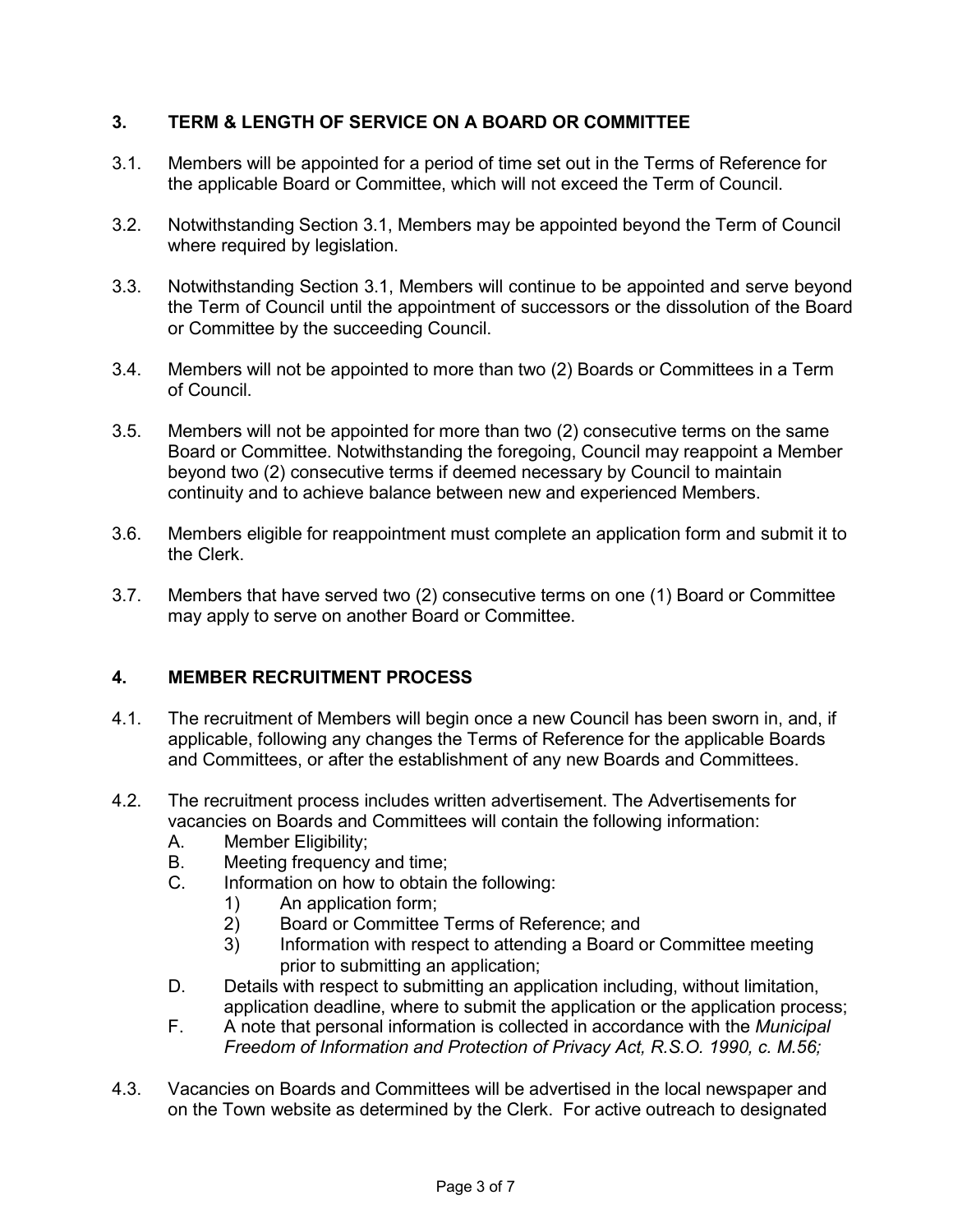groups, advertising may be specifically targeted to the particular groups where there are potential citizen members, such as, trade bulletins and publications and community newsletters.

4.4. Filling Positions Where Specialized Knowledge is Required - Boards and Committees may have one or more position in its composition designated to a stakeholder with a specialized knowledge, experience or representation. Council may fill this type of vacancy in the following manner: 1) by invitation; 2) outreach to specific organizations or other means deemed appropriate by Council. Activities with respect to filling Board and Committee vacancies where specialized expertise is required will be coordinated by the Clerk, in consultation with applicable staff.

# **5. APPLICATION PROCESS**

- 5.1. Application forms shall be made available in the Municipal Offices and also be made available on the Town's website.
- 5.2 All applicants will submit to the Clerk a completed application, together with a resume or other supporting information, where applicable.
- 5.2. Completed applications must be submitted before the deadline prescribed by the Clerk in order to be considered for appointment to Boards and Committees.
- 5.3. Applicants applying to more than one vacancy will be requested to prioritize their preference.
- 5.4. Applicants will answer questions on the application form based on their first preference and to the best of their ability.
- 5.5 The Clerk may extend the application submission deadline when there are an insufficient number of applications deemed appropriate.
- 5.7 Applicants may be required to complete supplementary screening requirements, such as a criminal record check; all applicants exposed to children will be required to complete a vulnerable sector screening. These requirements will be noted in the recruitment advertisement and are considered part of the Eligibility requirements for Members of a particular Board or Committee.
- 5.8 All personal information collected in the application process, is collected in accordance with the *Municipal Freedom of Information and Protection of Privacy Act R.S.O., 1990*, and will be used to determine eligibility for appointment.

### **6. CONFIDENTIALITY REQUIREMENTS AND OBLIGATIONS**

6.1 The Municipal Freedom of Information and Protection of Privacy Act (MFIPPA) imposes confidentiality duties and obligations on the Town of Amherstburg and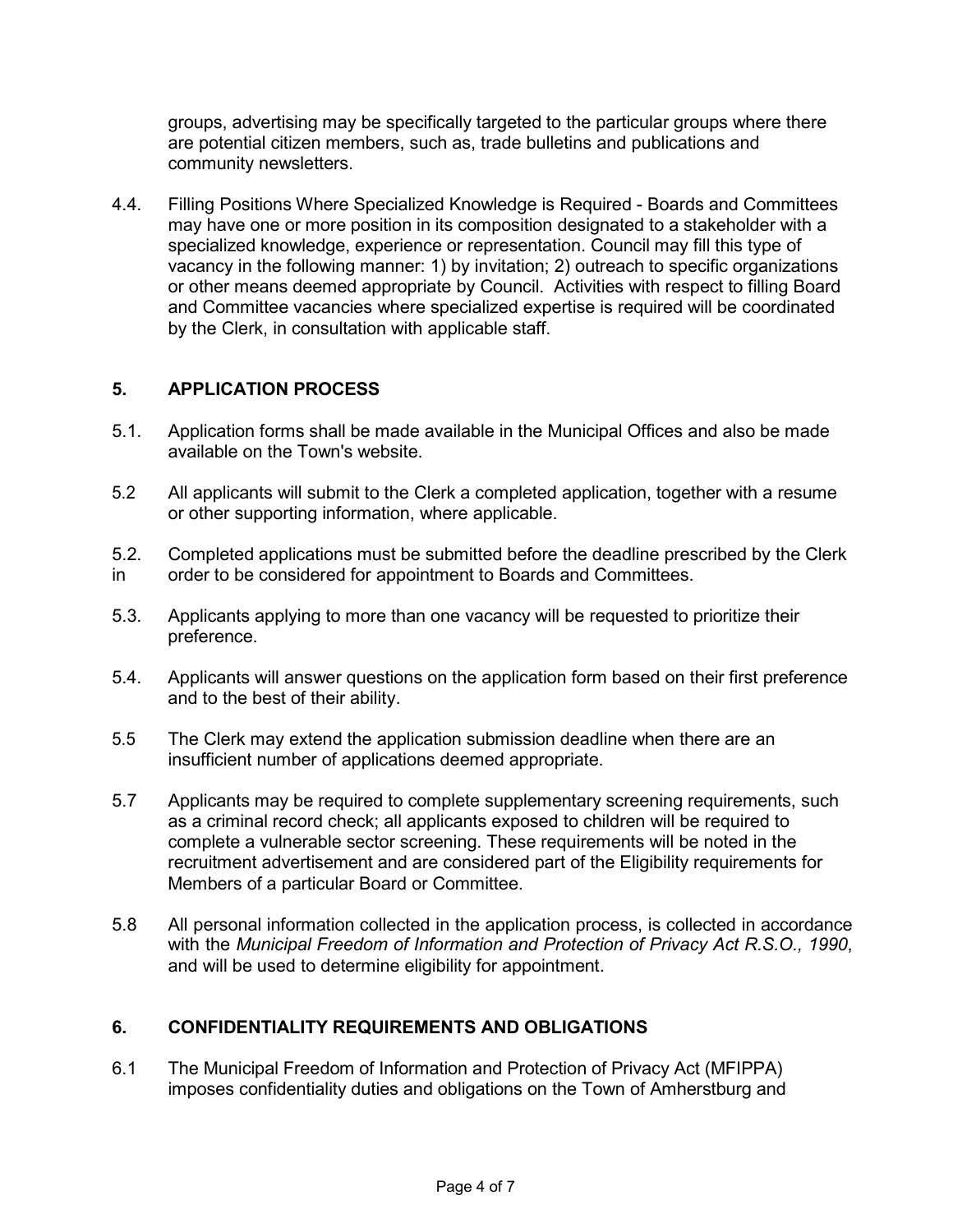Members of Council to refrain from disclosing personal information. In furtherance of those duties and obligations, the following procedures are provided:

- Only members of designated Town staff who are providing support in the selection process shall be provided with copies of the applications.
- Members of Council shall return all applications and related confidential material in their possession to the Clerk once Council approves the appointments.
- Members of Council may not copy, disclose or otherwise disseminate information contained in any confidential lists of applicants, or in any applications, confidential reports, or other information received at in-camera sessions, nor may they repeat any confidential information heard at those meetings.

# **7. SELECTION PROCESS**

- 7.1 Once the deadline for receiving applications has past, and the Clerk feels that there are an adequate number of appropriate applications, the Clerk will review the applications and create a list of applicants for Council consideration.
- 7.2 Unless the Council decides otherwise, current Members that are eligible for reappointment will be evaluated in the same way as all new applicants.
- 7.3 The Clerk will provide the list and all applications to Council on a Confidential Agenda for consideration by Council in accordance with Section 239 (b) of the *Municipal Act, 2001 S.O. 2001, c. 25*. Only those meeting the applicant qualifications will be brought forward.
- 7.4 Once Council makes its appointments, the Clerk will send a letter to all unsuccessful Applicants thanking them for their interest.
- 7.5 Once Council makes its appointments, the Clerk will send a letter to all successful Applicants advising them of their appointment and providing them with the Board or Committee staff liaison.
- 7.6 All newly appointed Members of Boards and Committees will sign two (2) copies of the Code of Conduct that will be provided to Members in their orientation package.
- 7.7 Members will keep one (1) copy for their reference and return one (1) copy to the Clerk.
- 7.8 The Clerk will notify the applicable Staff of the appointment and provide them with information on how to contact the new Member(s).
- 7.9 The Clerk will maintain a confidential database containing all appointments to Boards and Committees.

#### **8. VACANCIES**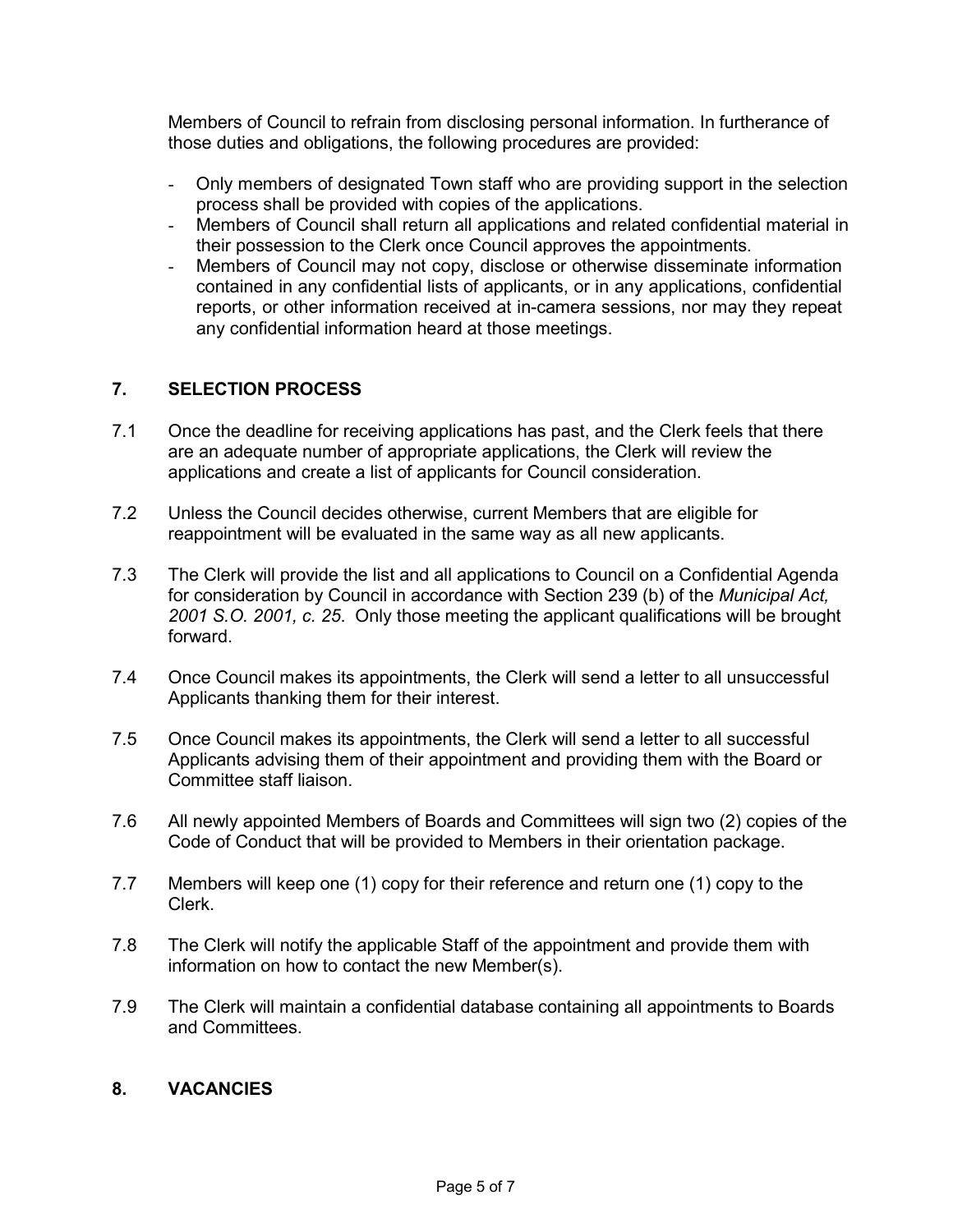- 8.1. Vacancies on Boards and Committees are created when a Member resigns or vacates the position, effective:
	- the date of the resignation; or
	- the date the Member is removed by Council resolution; or
	- the date the Member no longer qualifies for the position; or
	- the date of the death of the Member.
- 8.2 A Member who is resigning from their appointed position will submit a written letter of resignation to the Clerk.
- 8.3 Whenever possible, vacancies will be filled from the Short Listed Applicants for particular Boards and Committees; otherwise vacancies will be filled as specified in Sections 4, 5 and 7.

#### **9. ORIENTATION FOR NEW MEMBERS**

- 9.1 The Clerk in consultation with appropriate staff will provide new Members with an orientation package prior to the first meeting, which will generally include:
	- Previous meeting minutes;
	- Members contact information, provided the consent of the Members has been obtained;
	- Meeting dates;
	- -. Terms of Reference;
	- Rules of Procedure;
	- Two (2) copies of the Code of Conduct;
	- Town of Amherstburg Accessible Customer Service Policy;
	- Other relevant documentation deemed appropriate for volunteers prepared in cooperation with key stakeholders.
- 9.2 Staff will, whenever possible telephone new Members to provide them with meeting details and to address any questions or concerns.
- 9.3 At the onset of each Council term, once Council makes its appointments, the Clerk will hold an Orientation Session for newly appointed Members. An Orientation Session will also be held for Members appointed to fill a vacancy in the midst of a Term of Council, when there is sufficient attendance to hold an Orientation Session.

#### **10. LEAVE OF ABSENCE**

- 10.1 A Member who would like to take a leave of absence for an extended period of time must obtain the approval of the Board or Committee. The approved request will be forwarded to the Clerk.
- 10.2 Council may appoint a temporary Member to the Board or Committee. The temporary vacancy will be filled as prescribed above in Section 7. The Member whose spot is vacant as a result of a leave of absence will not be included towards establishing quorum until the temporary vacancy is filled.